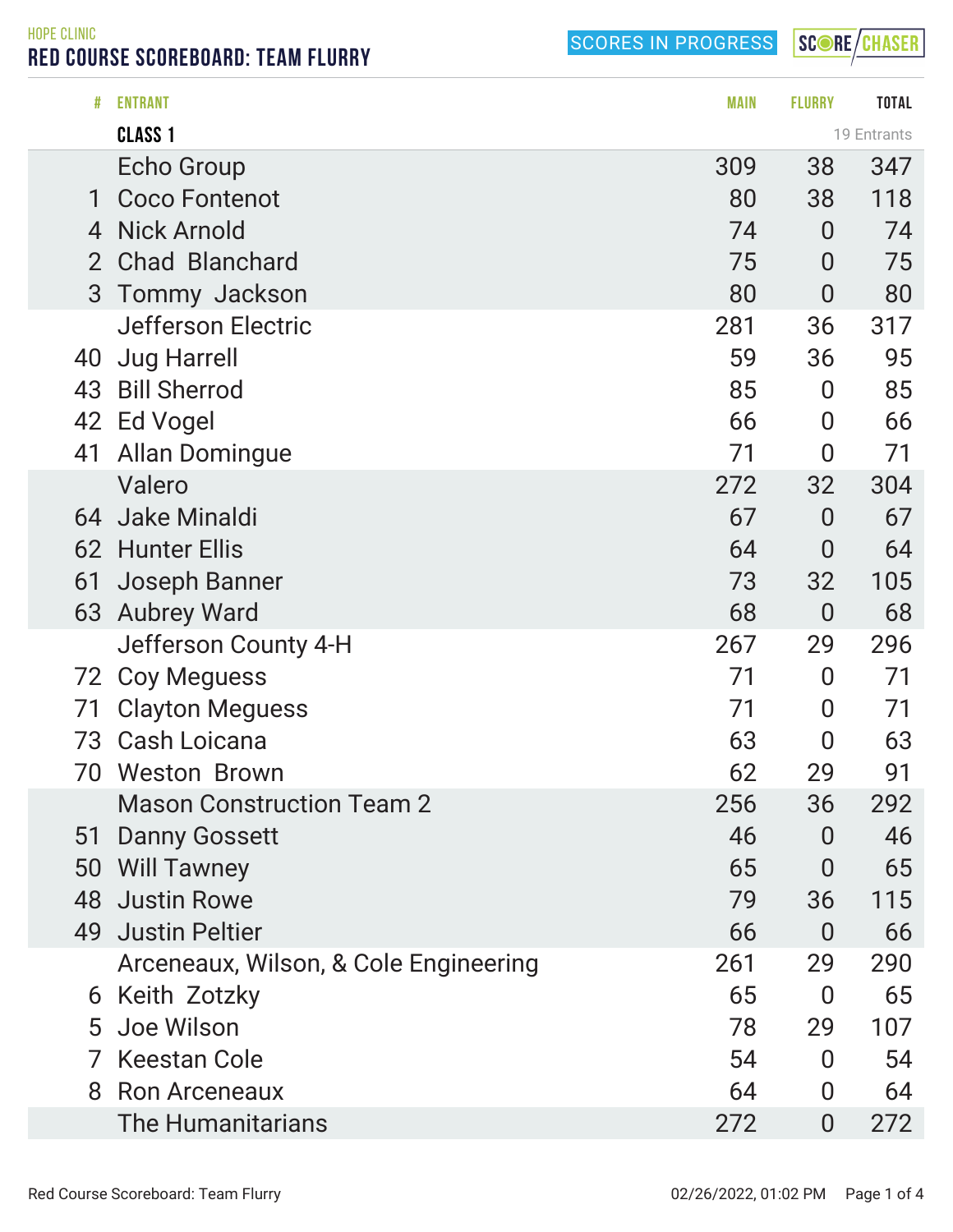SCORE/CHASER

HOPE CLINIC RED COURSE SCOREBOARD: TEAM FLURRY

| #               | <b>ENTRANT</b>                   | <b>MAIN</b> | <b>FLURRY</b>  | <b>TOTAL</b> |
|-----------------|----------------------------------|-------------|----------------|--------------|
|                 | <b>CLASS 1 (CONTINUED)</b>       |             |                | 19 Entrants  |
| 33              | <b>Travis Miller</b>             | 76          | $\overline{0}$ | 76           |
| 35              | <b>Dalton Robertson</b>          | 76          | $\overline{0}$ | 76           |
|                 | 34 Tommy Barns                   | 50          | $\overline{0}$ | 50           |
| 32 <sup>2</sup> | Mike Amy                         | 70          | $\overline{0}$ | 70           |
|                 | <b>Individuals</b>               | 238         | 31             | 269          |
| 38              | <b>Mark Cook</b>                 | 77          | $\overline{0}$ | 77           |
| 37              | <b>Jack Rider</b>                | 58          | $\overline{0}$ | 58           |
| 39              | <b>Pierce Harrington</b>         | 66          | $\overline{0}$ | 66           |
| 36              | <b>Gene Childress</b>            | 37          | 31             | 68           |
|                 | <b>Mason Construction Team 1</b> | 241         | 23             | 264          |
| 44              | <b>Bret Rogers</b>               | 78          | 23             | 101          |
| 45              | <b>Chris Byars</b>               | 54          | $\overline{0}$ | 54           |
| 47              | <b>Derrick Mitchell</b>          | 59          | $\overline{0}$ | 59           |
| 46              | <b>Phillip Verrett</b>           | 50          | $\overline{0}$ | 50           |
|                 | <b>Heritage Marine</b>           | 234         | 29             | 263          |
| 69              | <b>Colton Morgan</b>             | 68          | $\overline{0}$ | 68           |
| 30              | <b>Reid Rodgers</b>              | 58          | $\bf{0}$       | 58           |
| 29              | <b>Rick Rodgers</b>              | 51          | 29             | 80           |
| 31              | Daniel Ayers                     | 57          | $\overline{0}$ | 57           |
|                 | Johnson, Kevin, & Stacey         | 214         | 25             | 239          |
| 78              | Kyle                             | 73          | $\bf{0}$       | 73           |
| 76              | Robert                           | 40          | $\overline{0}$ | 40           |
|                 | 74 Kevin                         | 54          | 25             | 79           |
|                 | 75 David                         | 47          | $\overline{0}$ | 47           |
|                 | <b>DJ's Boudain</b>              | 207         | 26             | 233          |
| 21              | <b>Ryan Thomas</b>               | 53          | 26             | 79           |
|                 | 24 Eric Bernard                  | 47          | 0              | 47           |
|                 | 22 John Tatroe                   | 53          | $\bf{0}$       | 53           |
|                 | 23 Jeff Hooks                    | 54          | $\bf{0}$       | 54           |
|                 | <b>Missed By That Much!</b>      | 191         | 29             | 220          |
|                 | 52 Jason Glasson                 | 58          | 29             | 87           |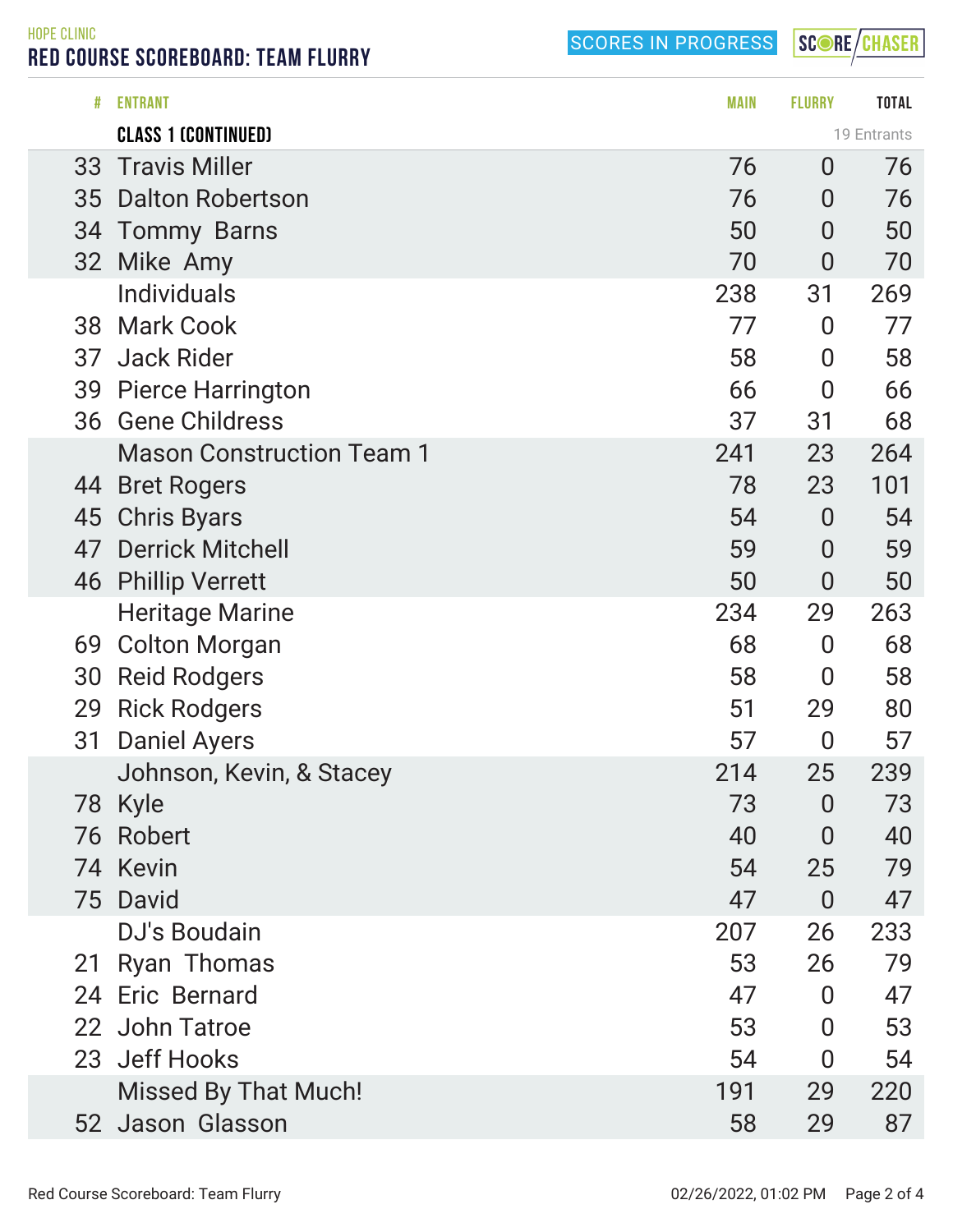SCORE/CHASER

HOPE CLINIC RED COURSE SCOREBOARD: TEAM FLURRY

|    | <b>CLASS 1 (CONTINUED)</b>              |                |                  | 19 Entrants    |
|----|-----------------------------------------|----------------|------------------|----------------|
| 54 | Dan Upton                               | 57             | $\overline{0}$   | 57             |
| 53 | Joseph Mosley                           | 51             | $\overline{0}$   | 51             |
| 55 | <b>David Mosley</b>                     | 25             | $\overline{0}$   | 25             |
|    | <b>Collins Engineers Inc.</b>           | 203            | $\boldsymbol{0}$ | 203            |
| 20 | <b>Todd Hill</b>                        | 49             | $\boldsymbol{0}$ | 49             |
| 18 | <b>Michael Schneider</b>                | 50             | $\boldsymbol{0}$ | 50             |
| 19 | <b>Andy Morrison</b>                    | 75             | $\overline{0}$   | 75             |
| 17 | <b>Maureen Stranksy</b>                 | 29             | $\overline{0}$   | 29             |
|    | <b>WM-D's Roll Off Service</b>          | 177            | 12               | 189            |
| 65 | David White                             | 47             | 12               | 59             |
| 67 | <b>Gary Paradez</b>                     | 54             | $\bf{0}$         | 54             |
| 66 | <b>Chris Smith</b>                      | 40             | $\overline{0}$   | 40             |
| 68 | <b>Phillip Swilley</b>                  | 36             | $\overline{0}$   | 36             |
|    | <b>Cogbill Construction</b>             | 151            | 16               | 167            |
| 14 | <b>Bill Miller</b>                      | 41             | $\boldsymbol{0}$ | 41             |
| 16 | <b>Sarah Mannino</b>                    | 40             | $\overline{0}$   | 40             |
| 15 | <b>Kenneth Mannino</b>                  | 37             | $\overline{0}$   | 37             |
| 13 | <b>Mark Mannino</b>                     | 33             | 16               | 49             |
|    | Mr. Muffler & Brakes                    | 133            | 25               | 158            |
| 58 | <b>David Davica</b>                     | 43             | $\overline{0}$   | 43             |
| 60 | Pedro Magario                           | $\overline{0}$ | $\overline{0}$   | $\overline{0}$ |
| 56 | <b>Daniel Gutierez</b>                  | 23             | 25               | 48             |
| 57 | <b>Fernando Rivano</b>                  | 22             | 0                | 22             |
|    | 59 Steve Jean                           | 45             | 0                | 45             |
|    | <b>Flats to Let Property Management</b> | 158            | $\Omega$         | 158            |
| 26 | Marty                                   | 28             | 0                | 28             |
| 28 | Emma                                    | 25             | 0                | 25             |
| 27 | Keith                                   | 57             | 0                | 57             |
| 25 | David                                   | 48             | 0                | 48             |
|    | <b>Classic Chevrolet</b>                | 0              | $\Omega$         | $\overline{0}$ |
| 11 | <b>Brian Case</b>                       | $\bf{0}$       | $\overline{0}$   | $\overline{0}$ |
|    |                                         |                |                  |                |

# ENTRANT MAIN FLURRY TOTAL